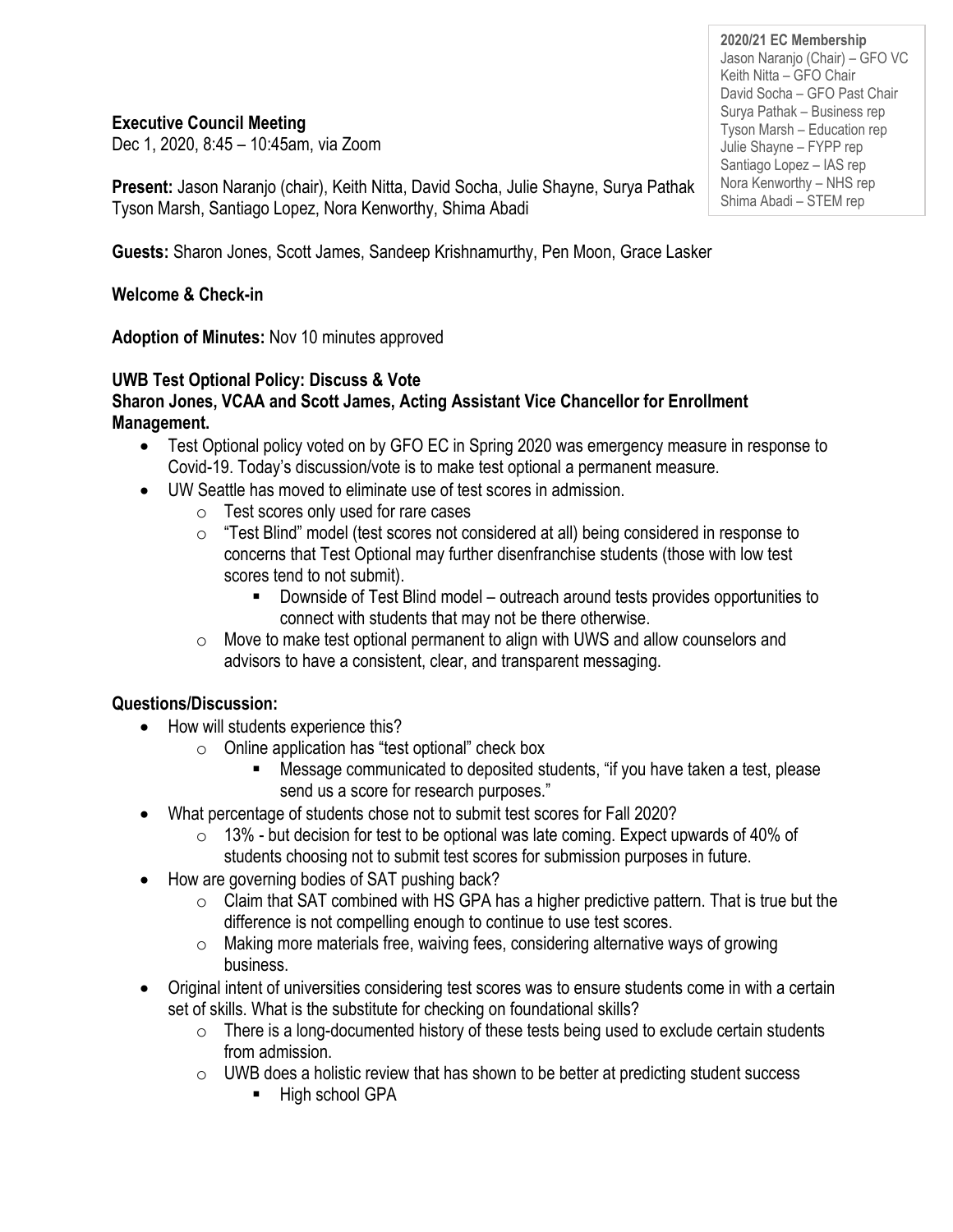- Courses taken
- Grades (i.e. an "A" in chemistry vs. and "A" in choir),
- State requirements met
- Personal statements and guidance counselor statements about obstacles.
- $\circ$  A lot of institutions that have moved to a holistic approach have seen no degradation.
- When will the policy be re-evaluated?
	- $\circ$  If permanent measure is passed, assessment will be done at 18-24 month mark
- First-year students may not have navigational capital to make the decision whether or not to submit test scores. How do we help those students?
	- o Communication efforts, outreach stressing UWB is sincere that test scores will not disadvantage students. Admissions transparent that this is a research-based decision.
- Does UWB look at test scores?
	- o Yes, if submitted, but students who don't submit are not disadvantaged.
- Since test scores only make a difference for a few students ("rare case" referred to earlier), why not go Test Blind?
	- $\circ$  Test Blind discourages students from testing, preventing benefits of outreach. No way of knowing how many students outreach helps.
	- o UWB explicitly communicates that tests are used to recruit
	- o Test Blind is currently not supported by UW leadership so UWB going Test Blind would be a challenge since some students apply to different UW campuses.

### **MOTION** by Naranjo:

Permanently adopt test optional policy

Seconded and passed without dissent.

# **Discussion & Planning for the Campus Course Cancelation Policy**

Naranjo opened the discussion by acknowledging the common theme in previously gathered feedback that policy should be rank free. He then asked the council if they had any additional feedback gathered in their schools since the last EC meeting.

### **Discussion/Questions:**

- Campus-wide policy should be mandated but schools should have certain degree of autonomy in drafting their policies.
- What if there is a course that is being co-taught by faculty from two different schools with conflicting school-level policies?
	- $\circ$  That scenario is why a cross-campus policy is important. Need to remove barriers to cross-disciplinary teaching.
	- $\circ$  Some other institutions have a separate body for cross-disciplinary teaching.
- How do we avoid stifling innovation? New courses may have low enrollment.
	- $\circ$  Innovation conversations should happen within schools. Bare minimum campuswide policy that allows schools to decide.
- ECs role should be to provide direction to schools when setting their policies and ensure faculty are protected, not delve into setting minimums.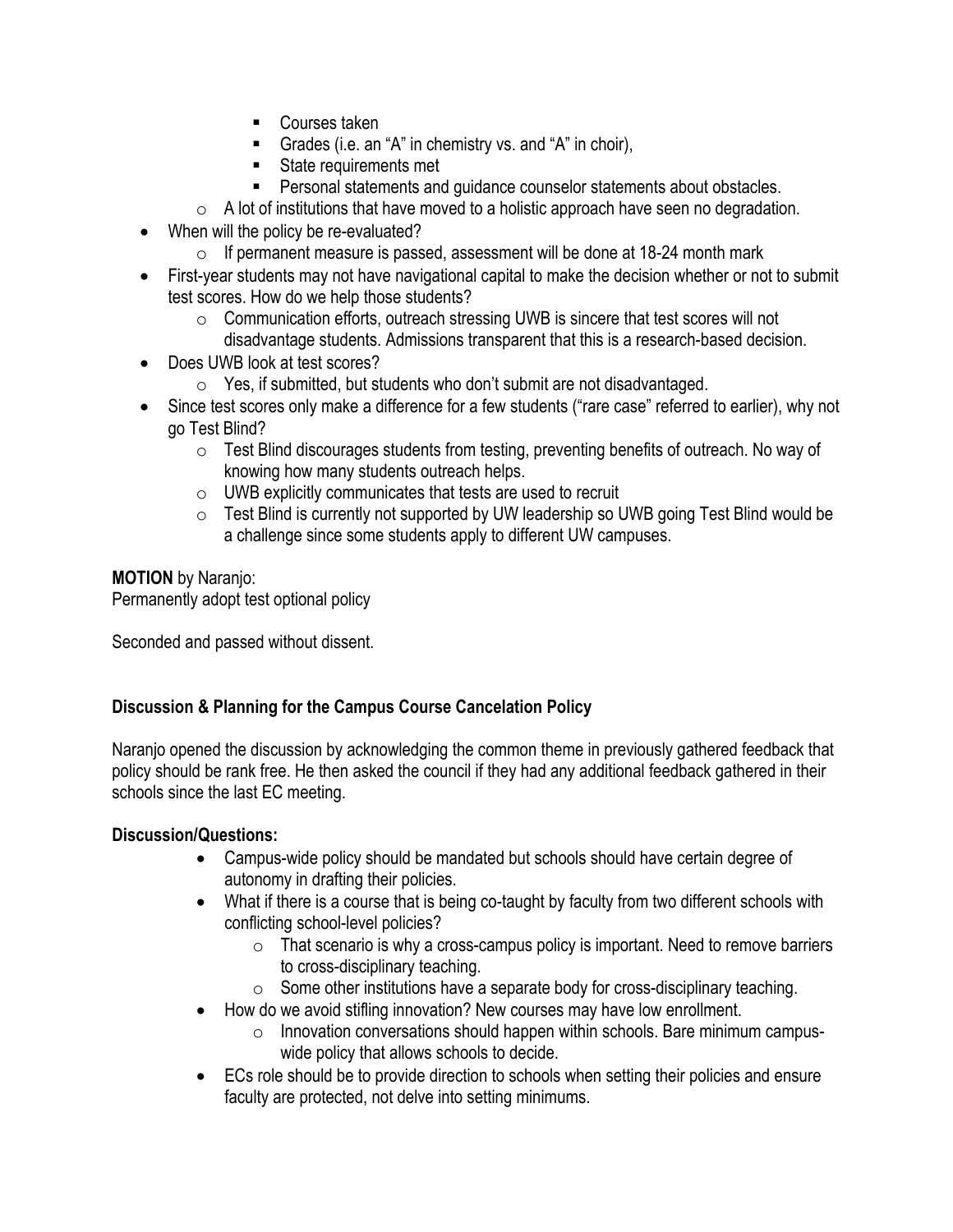- $\circ$  UWB should not be asking faculty to do uncompensated work in future years.
- o Original intent of policy was protection of faculty and fiscal responsibility, not faculty or admin issues. Should be looking at strong shared governance within schools. Senior faculty have responsibility to speak up for junior faculty. Senior faculty voices need to be used.
- How do we get consensus from Deans? If we don't require Deans to make use of faculty labor in that quarter, there has to be a "debt". What is the solution?
- There may be student biases that lead to a course not filling, a hidden penalty for faculty.
- It can be particularly demoralizing for a Community Engagement course to get cancelled due to low enrollment because those courses take more effort on faculty and student part
- In regard to faculty (especially junior) teaching new courses, being innovative, that should be a shared responsibility so that innovation isn't an isolated event. What type of support could be provided to prevent the stifling of innovation?
	- $\circ$  Understand that labor is not just instruction, it is prep, community engagement, etc
	- o Assure faculty that they are supported
	- o Include student-facing staff early on so that courses are anticipated.
	- o Annual review merit-based processes need to include teaching innovation. Allow Deans to see effort put in by faculty.
	- o Include role for administration up front, before course goes through curriculum process.
	- $\circ$  If a course has low enrollment in 1<sup>st</sup> instance, action needs to be taken. Some school-level solutions could address these concerns and protect faculty.
		- Campus-level policy telling schools to have protections in certain places.

Chair thanked everyone for their input and provided a timeline to bring the policy to a vote:

- Jan 12, revisions complete based on EC feedback
- Jan 20, review and discussion with Council on Academic Deans (CAD)
- Jan 26th, EC GFO final discussion & vote

An EC subcommittee (Naranjo, Pathak, Marsh, Nitta) will review and distill feedback and create edited draft by Jan 12. Chair encouraged all to reach out to him directly with comments or questions.

#### **Discussion & Planning for Online Proctoring Ban Policy Pen Moon, Director of Digital Learning and Engagement and Grace Lasker, Chair, CCASC**

EC Chair explained that an error was made during Spring 2020 faculty vote on the Online Proctoring Ban. Quorum was not met. In addition, two suggested changes to the policy have been suggested; remove blanket exception for fully online programs and have EC review petitions/waivers instead of CCASC. Naranjo then turned the discussion over to Pen Moon, Director of Digital Learning and Engagement:

- Moon provided justification for request to remove blanket exception for online programs.
	- o UWB's current ban raises serious equity concerns
		- Only protects students enrolled in on-ground programs, fails to protect those enrolled in fully online programs, exposing them to ill-effects of online proctoring